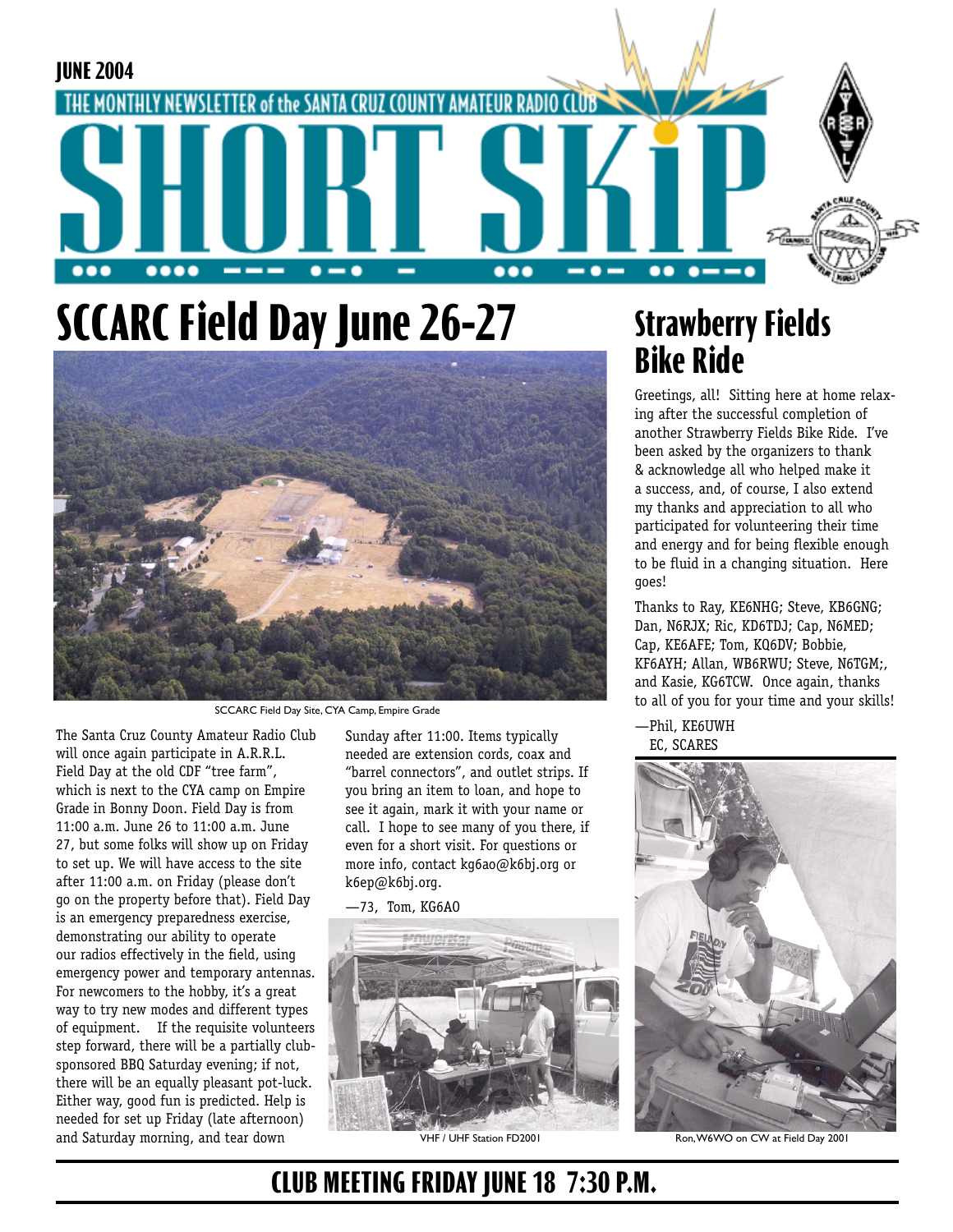

Published 12 times per year. Free to members. *Santa Cruz County Amateur Radio Club, Inc.* Post Office Box 238 Santa Cruz, CA 95061-0238

Editor and Publisher Ron Baldwin, K6EXT (831) 419-1025 K6EXT@fireclay.com Columnist: Art Lee, WF6P Writer: Ron Skelton, W6WO Distribution: Elaine Pennell, KE6FRA

### **CAKE SESSIONS**

May 22 at GiGi's coffee house in Santa Cruz. Attending were, Jim N1IPP, Dave W8FLL, Bruce AC6DN, Dave K6IRW, Ron K6EXT, Bob K6XX, Jeff AE6KS

The main topic of the meeting was antenna tuners. W8FLL brought his SGC tuner which will be used in the vertical he is constructing. K6EXT brought an old tuner for examination as to it's power capacity. There was also discussion of K6IRW's new house with its unusual roofing material and the relation to his built in antenna/ ground system. Other topics were the use of Deoxit and other contact preparations. The examination of W8FLL's tuner led to discussion of the need for conformal coatings for circuit boards exposed to the weather. The conformal coating discussion was rife with tales of green goo and damage to amplifiers and problems with getting out. There was discussion of old tube stereo amplifiers and how close you need to be for a good WiFi connection. K6XX talked about his tower guy wire problem and what he had done. The biologic activity of alternating current was discussed. At what frequency and current is damage done to the human body. At what frequency and current is nervous system activity cut off? And lastly, there was N1IPP's sad tale of a totally disastrous double blind pizza date while at college.

June 5th at GiGi's coffee house in Santa Cruz. Attending were, Jim N1 IPP, Jeff AE6KS, Bruce AC6DN, Jason KE6IEL, Cap AE6AFE, Dave W8FLL and JV K6HJU.

There was no main topic of discussion but there was a very interesting discussion of the charging, restoration and rebuilding of

### **QRP, Ham Radio and Computers**

Are you tired of small knobs and buttons? Wish you had more memory slots? Do you want easy-to-use scanning? Do you miss the old log tuning scale or want to change the control face, color scheme and button types of your radio with just a few clicks of a mouse? If you answered yes to any of these questions, you definitely need to try the feature pack software package from Simon Brown, HB9DRV, called Ham Radio Deluxe.

This software package started out as a rig control program for the Yaesu FT-817, but what has evolved is the Swiss army knife of operator-computer-radio interfaces. The program now supports many rigs from Elecraft, Icom, Kenwood, Ten-Tec and Yaesu. Features include the typical rig interface duties of controlling radio frequency, filter selection, simulated S meter and memory storage. But Simon has gone way beyond simple rig control and user-defined screens. Among the many features he has added are voice annunciation of frequency and mode, DX Cluster monitoring, PSK31 operation and even his multi-featured Mapper program. Many new features are being added almost weekly. By the way, the software is free!

Two additional notable rig control programs are available. Carl Moreschi, N4PY, produces a Ten-Tec Argonaut V, Pegasus and Jupiter control program that also now includes Elecraft K2 and Kenwood support. Carl also produces an excellent control program for the Ten-Tec Orion and an Icom control program. FT-Manager by Laurent Labourie, F6DEX, started life as a Yaesu control program, but it also has been expanded to cover some Ten-Tec and Kenwood models.

What if you want to use rig interface software, but your rig does not have built-in interface capability? David McClafferty, VE1ADH, has a project you can build to "Interface Almost Any Radio to Your Logging Computer."

From ARRL Newletter, www.arrl.org, "Software for QRP" by K8ZT

lead acid batteries with the ever informative AE6KS telling how even hopeless batteries may be restored. W8FLL continued his narrative of the vertical antenna he is constructing and open wire feedlines including the use of Romex house wiring for feedline. There was discussion of solar power supplies which led to the battery discussion. Also discussed were wireless microphone technology and internal combustion generating sets.

## **Les Moxon G6XN**

I was sad to learn of the passing of Les Moxon G6XN who was one of the towering (no pun intended) voices on the subject of antennas. He combined good science with real practical designs like none other I can think of. A couple of years ago Dave KO6RS and I adapted an HF Moxon beam as a twin bander for 2 meters and 70 cm. We received a very nice note of approval from Les which I will keep in a special place.

— 73, Ron W6WO

### **TEL-PAC NODE**

 I have set up a Tel-Pac node at my location in Corralitos. For more information checkout www.winlink.org/Client.htm or connect to k6dlw-3 on 145.07 and send H for help. Basically it is an e-mail gateway between packet and the internet. While it accepts keyboard connections it is mainly setup to send/receive messages in a BBS style automatic operation. You can use Airmail or Paclink to compose message traffic offline then connect to the node to automattically send it. The nodes primary purpose is for use during an ARES or RACES situation and by mobile Winlink users, not day to day message traffic. It is not a BBS and contains no bulletins. The web site has information about how it can be used by ARES and other users. Any questions let me know or checkout the web site.

—73, Dave K6DLW

I believe this is in line with the future (and now the present) of amateur radio emergency communications. The ability to use amateur radio to provide email access for the served agency over "the last mile" during a local "internet failure" is going to be considered very valuable during future emergencies. I can foresee completed ARRL NTS Radiogram formal message traffic forms being scanned and then attached to amateur radio email as binary image file attachments.

—Cap KE6AFE

#### **Santa Cruz County-wide ARES Meeting - June 24**

Santa Cruz County-wide ARES Meetings will now be held at 7:30 PM on the fourth Thursday of each even-numbered Month in 2004 -- February, April, June, August, October, and December -- focusing on plans and procedures. They will be held at the Santa Cruz County Chapter of the American Red Cross, 2960 Soquel Avenue, (831) 462-2881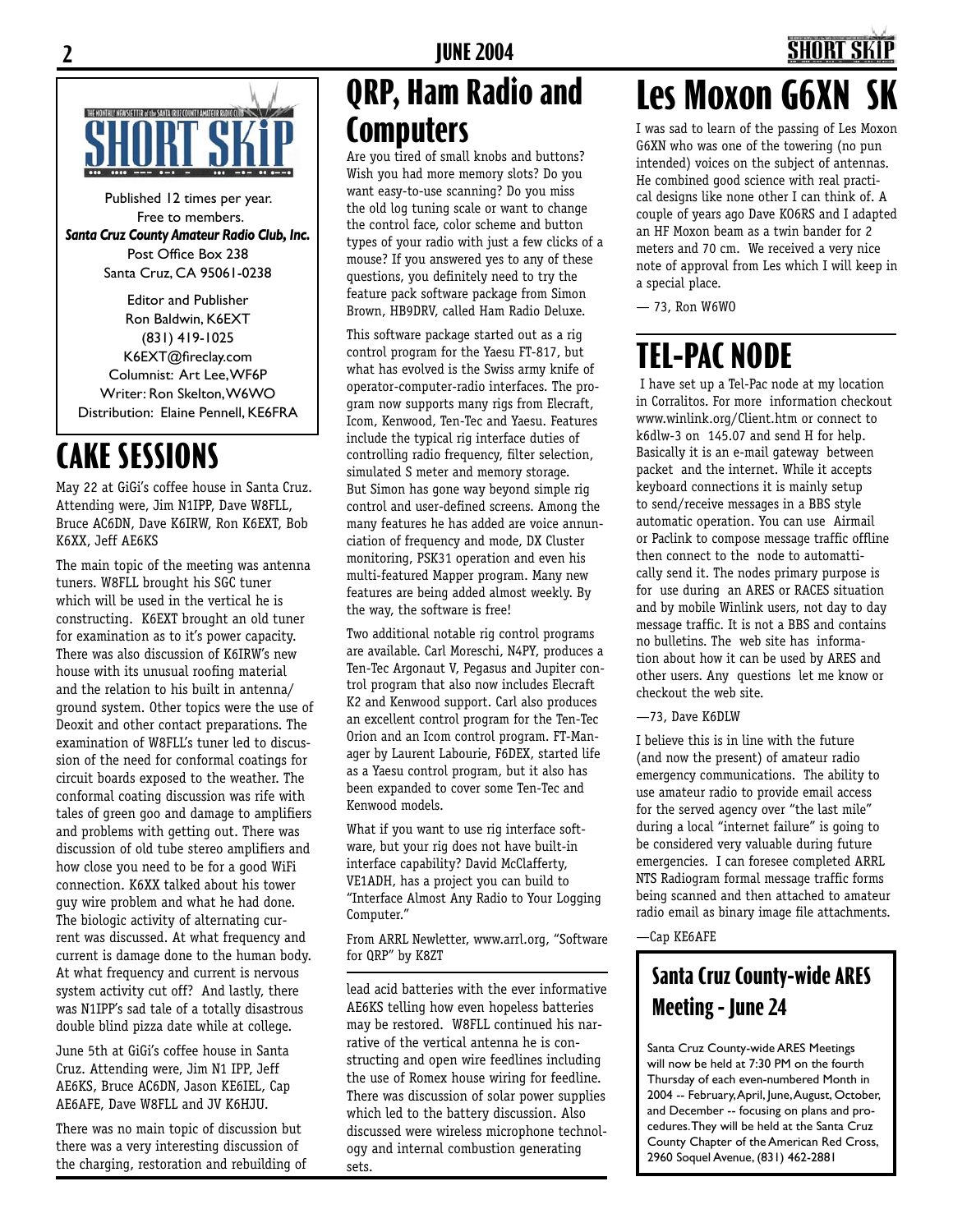### **2 JUNE 2004 3**

# **On Being Numerically Challenged**

To better gauge the world around him early man invented numbering schemes that went well beyond his 10 digits. Even now I have difficulty in grasping the significance of very small and very large numbers. A million dollars I can equate to the price of two modest homes in Capitola, a Billion dollars on the other hand is getting harder to adjust to. Consider the initial \$87 Billion (\$1B = 1thousand million dollars) appropriation for the war in Iraq. What's few \$B here or there so let's call it \$90B which is ninety thousand million— now my Capitola house-price yardstick doesn't help much. The burn rate of \$5B per month however comes out to about \$112,000 per minute and once again I can comprehend the magnitude of the numbers. I don't dare to think of a Trillion dollars. What's this to do with ham Radio do I hear you cry— a fair enough question.

At the dawn of wireless communications anything above about 30 MHz was considered unusable or more accurately noncommercial and it was amateurs with free reign who pioneered these hard-touse frequencies. Today amateurs can use any frequency above 300 Gigahertz (GHz) which is 300 thousand million Hz and like the \$B metric I am having a hard time relating to something this big. No technology that I know of is available to amateurs at this frequency and even if technology existed its use would face an extreme barrier due to absorption in the atmosphere.

Why then should we care? According to an article in the May/June issue of QEX the preliminary agenda for the ITU 2010 conference includes consideration of frequency allocations up to 3,000 GHz. 1,000 GHz by the way is 1 Terahertz (THz). In keeping with our pioneering spirit the ARRL is seeking input on amateur spectrum requirements and allocations in this region in preparation for the conference.



Our May meeting was rather impromptu as we had no speaker scheduled. Our attendance was low, about 18 members, but this was attributed to the approach of summertime where folks begin their vacations. We improvised by way of introductions and answering the question, "What can we do to improve our club?" Answers varied from, "Do away with computers" (mine), to "Have interesting speakers." Well, we did just that. President Vic, AE6ID, showed an interesting 15 minute video of Coast Guard communications procedures for San Francisco Bay. This was followed by a lecture by Dave, W8FLL. He described the construction details of his 40 foot vertical antenna. His presentations are humorous, whether he intends that or not, and sprinkled with little asides that make it interesting. It was a learning experience for many of us as Dave discussed his solving of the many problems he encountered. His ground

Even more intriguing are discrete bands like 25THz where atmospheric absorption is low and similarly frequencies close to 1,000 THz, which is 1 Petahertz (PHz). One Petahertz is 10 to the 15<sup>th</sup> power Hertz. That's a thousand, million, MHz folks! What kind of technologies can be foreseen for this region is a mystery to me but no doubt they will come and evidently we already have the means to assess their mindboggling (Ref1) communications and bandwidth potential.

If you are also boggled by small numbers please send your examples of small numbers for publication in Short Skip.

Ref1 Mindboggling: A useful but nontechnical term meaning to be overcome by astonishment or overwhelming intensity.

—W6WO

radial layout consisted of rolls of Reynolds Wrap sandwiched between a covering of plastic netting. These radials were held in place with 10" spikes into the earth. An interesting approach.

Our Short Skip editor, Ron, K6EXT, and I chatted about... well, what else? Short Skip. He has been the editor for a decade. He was not seeking, but he sure deserves a pat on the back for his fine work. We were both happy to see material submitted by Leon Fletcher, AA6ZG, and Ron, W6WO. Of course, submissions from any club member or interested hams are always welcome.

I played tennis last week with Rich Hanset's neighbor, Don Schwartz, who said that KI6EH is out on the briny deep enjoying his new 50 foot boat. Don says that Rich has every kind of antenna aboard, including gyro-mounted dishes for his TV. Rich and Lee are en route to Canadian waters, maybe even Alaska. I haven't worked Rich on any of the Maritime Mobile nets yet.

Last week I attended a noon meeting of the Genealogical Society of Santa Cruz at the downtown library. At first I thought I was in a ham club meeting. The Society president, Wayne Thalls, KB6KN, led the proceedings. I sat with Hank Bond, KG6EE, and Board member Larry Edler, WB6MVK. Don Moore, W6IBM, has also attended in the past. We learned how to preserve old photos and historical documents. It ain't easy. Keep treasured pics away from heat, cold, sunlight and low or high humidity. For anyone interested in Genealogy, contact Wayne on the K6BJ reflector for meeting times.

Where are they now? I had a quick eyeball QSO with longtime friend and club member Sid Clarke, N6UIV. Sid was in a wheel chair and leaving the ophthalmologist's office. His XYL, Dorothy, was doing the pushing.

With the writers: Leon Fletcher, AA6ZG, will have an article appearing in an upcoming edition of Monitoring Times. The June issue of The Writer magazine carries my "Double-duty Vacations" article about writing while on vacation. Wayne Thalls, KB6KN, has been the editor and publisher of the Santa Cruz County Genealogy Newsletter for the past few years.